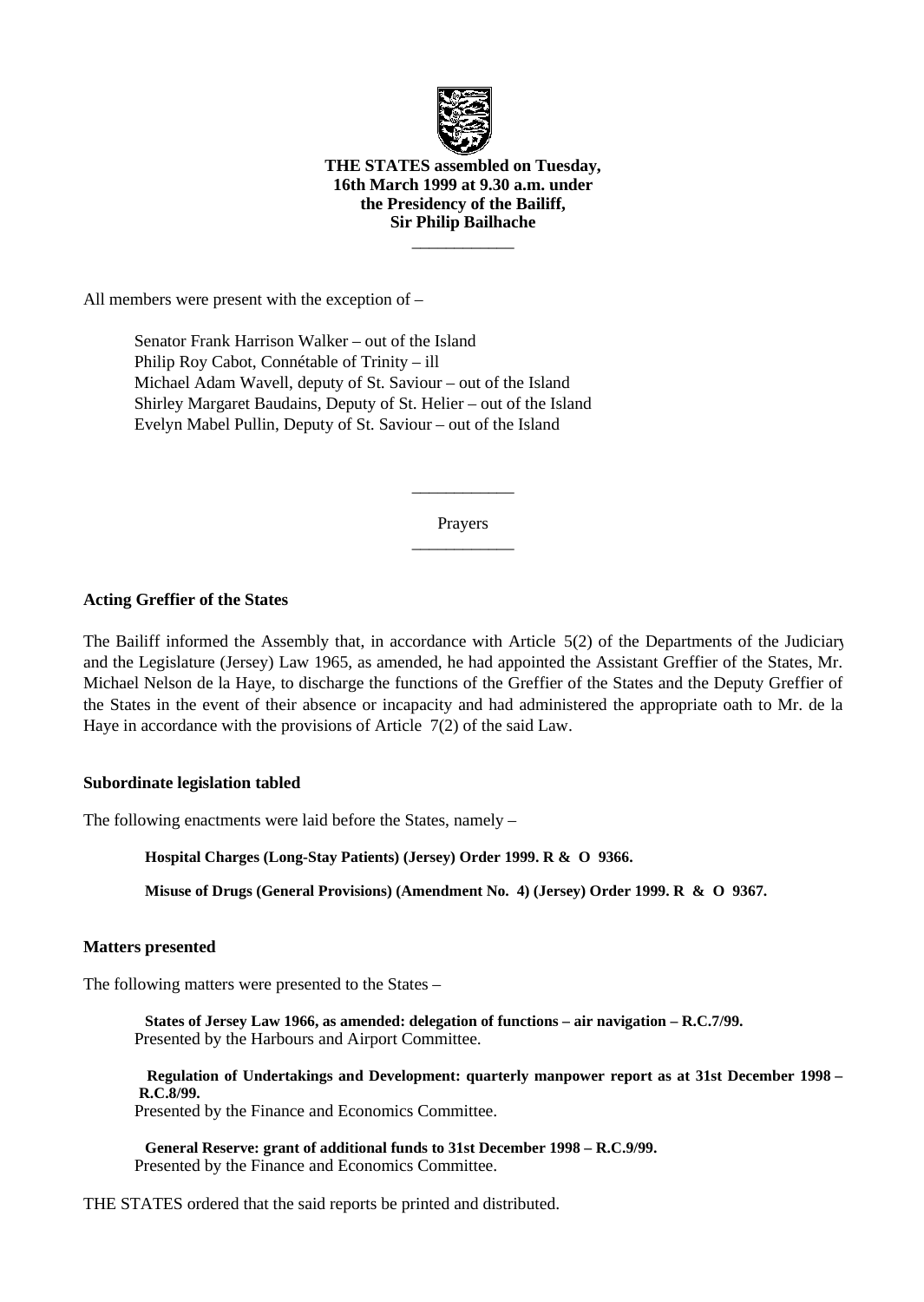#### **States of Jersey Police: annual report 1998.** Presented by the Defence Committee.

 **The Jersey Electricity Company Limited: group accounts and annual report for the period 29th September 1997 to 30th September 1998.**

Presented by the Finance and Economics Committee.

### **Matters noted – land transactions**

THE STATES noted an Act of the Finance and Economics Committee, dated 8th March 1999, recording the following decisions of the Treasurer of the States under delegated powers, in pursuance of Standing Orders relating to certain transactions in land –

- (a) as recommended by the Health and Social Services Committee, the renewal of the lease from Mrs. Joan Annie Perrée, née Swift, of the basement flat known as Flat 1, Hazel Grove, 73 Rouge Bouillon, St. Helier, for a period of one year from 19th October 1998 at a revised rent of  $£7,272.36$  (representing an increase of 4.3 per cent over the existing rent), with all terms and conditions remaining as in the existing lease with each party being responsible for its own legal costs arising from the transaction;
- (b) as recommended by the Harbours and Airport Committee, the lease to Airline Services C.I. Limited of 205 square feet of office accommodation in the Airport Passenger Pier (Airport Letting accommodation B129) from 1st July 1998 until 31st March 2006 (to coincide with the termination date in respect of an Executive Lounge – Airport Letting accommodation B21) at an annual rent of £1,640;
- (c) as recommended by the Harbours and Airport Committee, the lease to Jersey European Airways Limited of an additional 350 square feet of accommodation within Departure Gate 10, Jerse Airport, with effect from 1st May 1999 and terminating on 30th June 2005, at an annual rent of £6,300, increasing to £8,050 on 1st July 1999 and subject to annual reviews on 1st July throughout the term of the lease in line with the Jersey Retail Prices Index, on the basis that the airline would be responsible for all the construction and fitting-out costs and for making good at the end of the lease to the satisfaction of the Airport Director;
- (d) as recommended by the Public Services Committee, the entering into a Deed of Arrangement between Touzels, 32 Halkett Place, St. Helier, and the public as owner of the adjoining Central Market, in respect of the following matters (the specific terms and conditions of which were set out in a letter, dated 11th November 1998, from the Acting Director of Property Services) –
	- (i) Boundary Line: to agree a new boundary line between the two properties whereby an area of land measuring approximately 112 square feet which was believed currently to belong to the public but which had been occupied by Touzels for approximately 100 years, would become part of Touzels' property, in consideration by Touzels to the public of the sum of £2,000;
	- (ii) Existing and Proposed Windows: to consent to three existing windows that Touzels had formed in its northern wall in breach of the terms of the property deeds and to the provision of three further windows in the same wall with the public to retain its right to build against the northern wall of Touzels on the basis that the windows would be treated as temporary, with Touzels to pay the public £500 in compensation for the consent;
	- (iii) Access Rights: to grant Touzels access rights onto the Market roof which adjoined the northern wall of the property in order to maintain the northern wall;
	- (iv) Right to Drain Rainwater: to grant Touzels the right to drain rainwater from its roofs onto the roof of the Market;
	- (v) Legal Expenses: Touzels to be responsible for the public's legal expenses in connexion with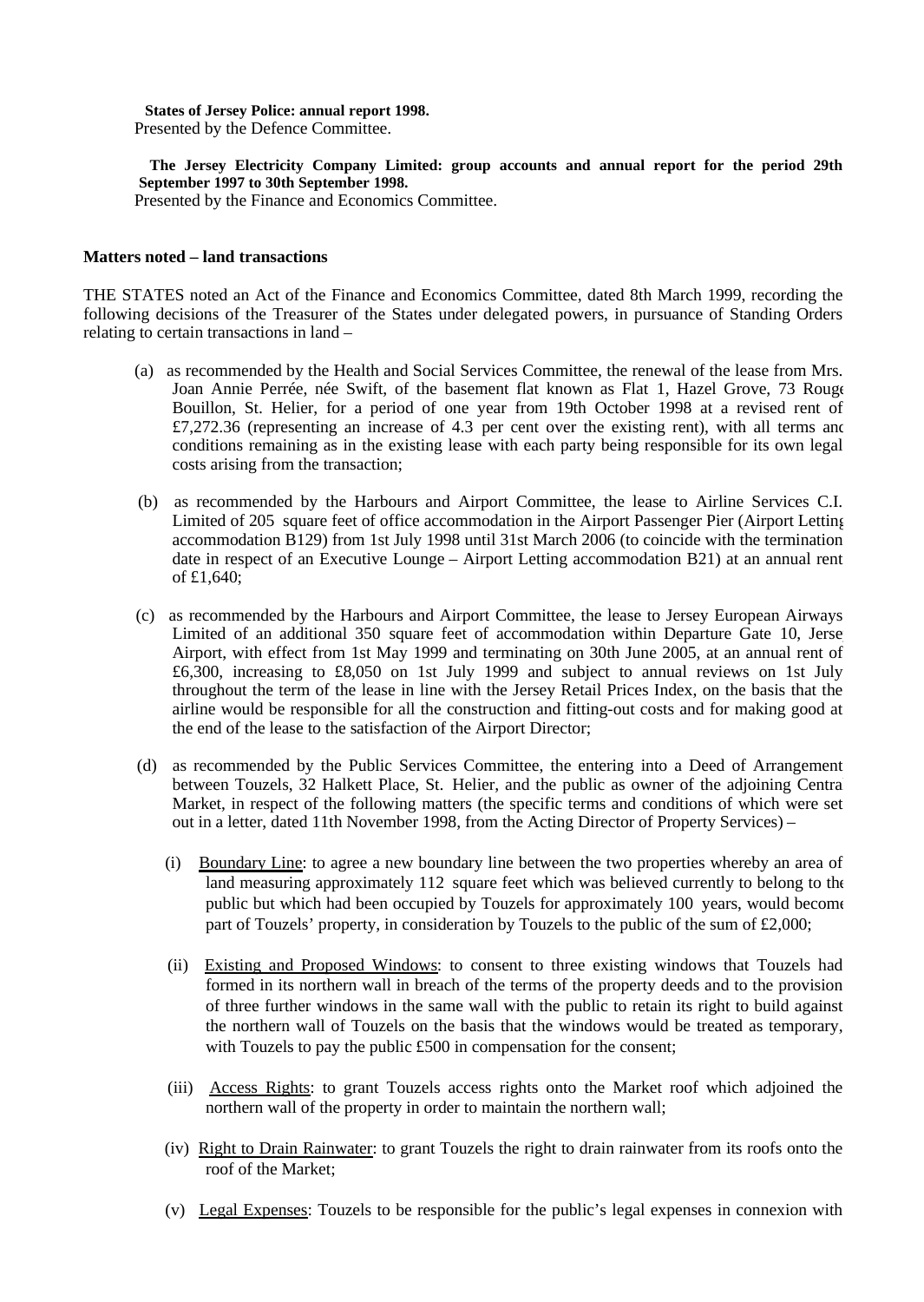#### the proposed Deed;

 (e) as recommended by the Policy and Resources Committee, the lease from Miss Josephine Dorothy Hamon of the j-category property known as Newlands (main part of house), Le Mont du Coin, La Haule, St. Brelade, for occupation by Mr. J.C. Imber, Head of Statistics, Policy and Resources Department, for a period of four years and 11 months from 1st February 1999, at an annual rent of £15,500 (£3,875 quarterly) subject to annual rent reviews in line with the Jersey Retail Prices Index.

#### **Matter noted – acceptance of tender**

THE STATES noted an Act of the Finance and Economics Committee, dated 8th March 1999, showing that, in pursuance of Rule 5 of the Public Finances (General) (Jersey) Rules 1967, as amended, the Committee had noted that the Housing Committee had accepted a negotiated tender for Phase II of the refurbishment of the remaining two high-rise blocks (G and H) at Le Marais, St. Clement, namely that submitted by A.C. Maug and Son (Sunwin) Limited for the sum of £3,554,692.16, in a contract period of 49 weeks.

#### **Matters lodged**

The following matters were lodged "au Greffe" –

 **Draft Criminal Procedure (Prescription of Offences) (Jersey) Law 199 – P.34/99.** Presented by the Legislation Committee.

 **Draft Statutory Nuisances (Jersey) Law 199 (P.40/98): amendment-P.36/99.** Presented by the Health and Social Services Committee.

 **Jersey Green Room Club: grant of a loan – P.37/99.** Presented by the Finance and Economics Committee.

 **Public access to official information: code of practice – P.38/99.** Presented by the Special Committee on Freedom of Information.

#### **Arrangement of public business for the next meeting on 13th April 1999**

THE STATES granted leave to the President of the Special Committee on Freedom of Information to withdraw the proposition regarding Public access to official information: code of practice (P.183/96) (lodged 'au Greffe' on 22nd October 1996) having lodged a revised report and proposition at the present meeting (P.38/99).

THE STATES confirmed that the following matters lodged ``au Greffe" would be considered at the next meeting on 13th April 1999 –

 Draft Statutory Nuisances (Jersey) Law 199 – P.40/98. Lodged: 17th March 1998.  *Health and Social Services Committee.*

Draft Statutory Nuisances (Jersey) Law 199 (P.40/98): amendment-P.36/99. Lodged: 16th March 1999.  *Health and Social Services Committee.*

 Draft Conservation of Wildlife (Jersey) Law 199 – P.223/98. Lodged: 2nd November 1998.  *Planning and Environment Committee.*

Draft Conservation of Wildlife (Jersey) Law 199 (P.223/98): amendment-P.29/99. Lodged: 2nd March 1999.  *Planning and Environment Committee.*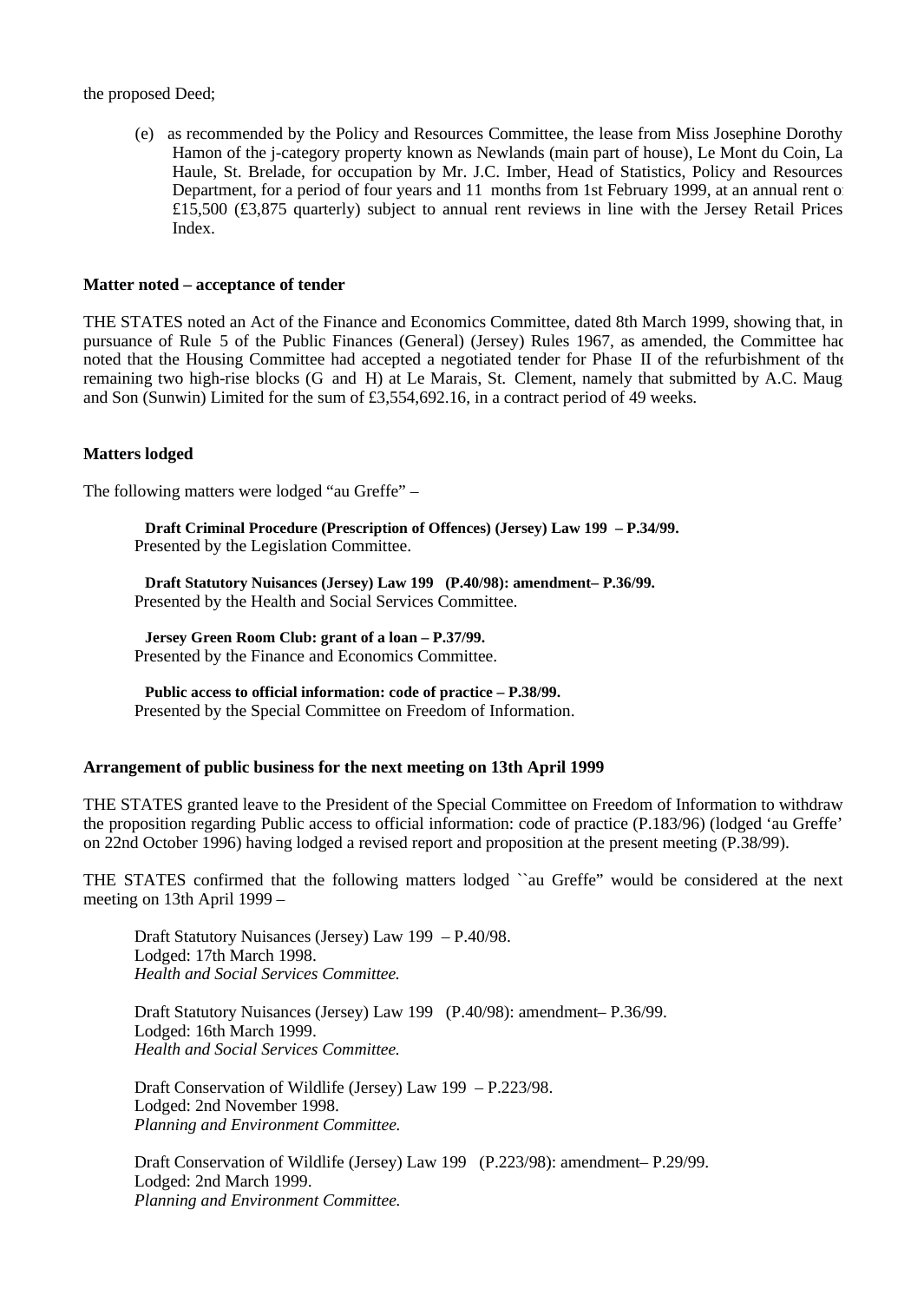Draft Conservation of Wildlife (Jersey) Law 199 (P.223/98): report-P.223/98. Rpt. Presented: 2nd March 1999.  *Planning and Environment Committee.*

 Draft Criminal Procedure (Prescription of Offences) (Jersey) Law 199 – P.34/99. Lodged: 16th March 1999.  *Legislation Committee.*

 Jersey Green Room Club: grant of a loan – P. 37/99. Lodged: 16th March 1999.  *Finance and Economics Committee.*

#### **Genetically modified organisms – P.33/99.**

THE STATES acceded to the request of the President of the Agriculture and Fisheries Committee that the proposition of Deputy Alan Simon Crowcroft of St. Helier on genetically modified organisms (lodged "au Greffe" on 2nd March 1999) be referred to the Agriculture and Fisheries Committee.

## **Relocation of Kosangas – question and answer** (Tape No. 502)

The Deputy of St. John asked Senator Nigel Lewis Quérée, President of the Planning and Environment Committee, the following question –

 "Given that, in 1990 the former Vice-President of the then Island Development Committee stated that it was intended to relocate the Kosangas business from its premises at St. John by the spring of 1993, would the President advise members what progress has been made to relocate Kosangas from St. John to the fuel farm?"

The President of the Planning and Environment replied as follows –

 "The Deputy is wrong about the facts on which he bases his question. It is not given that the Island Development Committee of the day intended to relocate Kosangas to the fuel farm at La Collette by the spring of 1993.

 The facts of the matter are that during consideration of the proposition of Deputy D.J. de la Haye in 1990, Deputy H.H. Baudains, acting as rapporteur for the Island Development Committee, undertook to have discussions with Kosangas Limited with a view to the company's relocation to an unspecified location. Deputy de la Haye's proposition sought to relocate Kosangas liquefied petroleum gas (LPG) storage and bottling plant from Les Ruettes, in the belief that this would remove the constraint on Mr. Manning developing a small housing estate on Field 1007 which adjoins the Kosangas premises. Deputy Baudains acted as rapporteur for the Committee because of the (then) President's personal interest in the Les Ruettes site.

 As a result of Deputy Baudains' undertaking, a discussion took place shortly afterwards with the management of Kosangas, when it became immediately apparent that the only suitable area for relocation would be to La Collette, so that the bulk storage tanks could be supplied by fixed pipeline rather than road tanker. The only land then available was owned by the public but was held on a long lease by Channel Island Welding Limited. Discussions took place between the two companies regarding a potential assignment of the lease, but were unsuccessful. The site of course has since been developed. No further action was taken at that stage.

 Not long afterwards, Guernseygas Limited, the owners of Kosangas, acquired the Jersey Gas Company. At that time Jersey Gas Company had a small bottling plant at its LPG storage and gas-making plant at La Collette. Following the effective merging of interest in the two companies, the Committee approached the (new) Jersey Gas Company to establish whether there was any prospect of relocating the Kosangas premises to La Collette. The Committee was advised that there was insufficient space available at La Collette, and that such space that was available would be used to increase the strategic storage of LPG in the Island. There is no land available at La Collette at the present time to relocate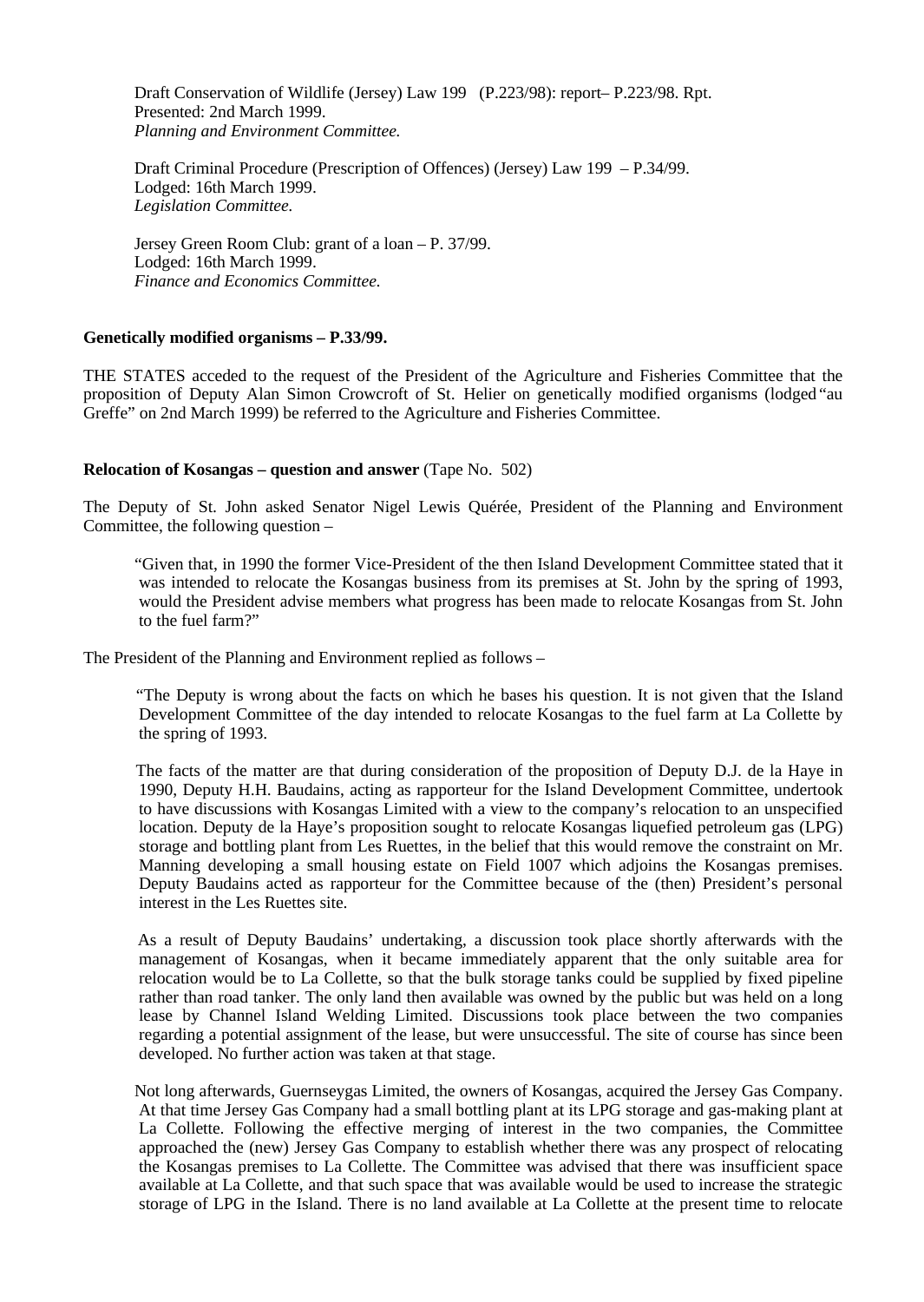Kosangas, and the Jersey Gas Company has no plans for such a relocation. In the longer term, it may be possible to consider relocation, once the reclamation of La Collette II is completed. However, neither the Committee, the company, nor WEB Limited who may take over the administration of the site, have any current plans for relocation.

 This answer would not be complete without reminding members of the true nature of the risks associated with LPG storage and gas bottling. In 1981, the Defence Committee retained the services of the Major Hazards Assessment Unit of the United Kingdom Health and Safety

 Executive (HSE) to undertake an assessment of the LPG installation at La Collette. The HSE recommended, and the Island Development Committee of the day adopted, a safeguard zone policy (based on 600 metre radius) around the Jersey Gas Company's premises at La Collette.

 Subsequently, in 1982, the Island Development Committee commissioned HSE to undertake similar assessments of the Gas Works at Tunnell Street and Kosangas at St. John, the former tragically coinciding with the fire at the Gas Works in March of that year. In the light of that event, which graphically illustrated the potentially catastrophic results of a fire involving Liquefied Petroleum Gas, the Island Development Committee were particularly sensitive to issues of public safety. Indeed the Committee commissioned a risk assessment of the transportation of LPG from St. Helier to Les Ruettes, which, while concluding that there was a very small risk, did not consider it sufficient for the States to take any action in the matter.

 HSE advised specifically that within 300 metres of the LPG storage plant at Les Ruettes, a category of development that included housing estates, primary schools and hospitals, should not be granted planning permission.

Accordingly, in the light of the HSE's report for the Kosangas site, from which I quote –

 'HSE consider that the risks to the public from the site are low, however we would advise the States of Jersey that it would be prudent not to increase the number of people exposed to this low risk',..

 on 3rd December 1982, the Island Development Committee decided that 'the 300 metre zone should be established immediately'. That zone remains effective to this day.

 The storage of LPG at both Les Ruettes and La Collette, while increased in capacity, has now been contained within earth mounds, which is an inherently safer means of storage and removes the potential for the `worst case' incidents on which the HSE advice had been given. Accordingly, the Planning and Environment Committee is not involved in any present discussions regarding the relocation of Kosangas, nor sees any need to do so."

## **Development of a bus station on the Island site – questions and answers (Tape No. 502)**

The Deputy of St. Mary asked Senator Nigel Lewis Quérée, President of the Planning and Environment Committee, the following questions –

 "In a statement to the Assembly on 1st December 1998, the President informed members that his Committee had taken the appropriate steps to designate the Weighbridge Island site as a site of special interest. He also said that the Public Services Committee had submitted fresh information which challenged the Planning and Environment Committee's brief in relation to the bus station and that more work was therefore needed to establish an objective statement of requirements.

 As nearly four months have now elapsed since that statement was made, would the President inform members –

- (a) when he expects to receive the objective statement of requirements from the Public Services Committee?
- (b) why it has taken so long to obtain the statement?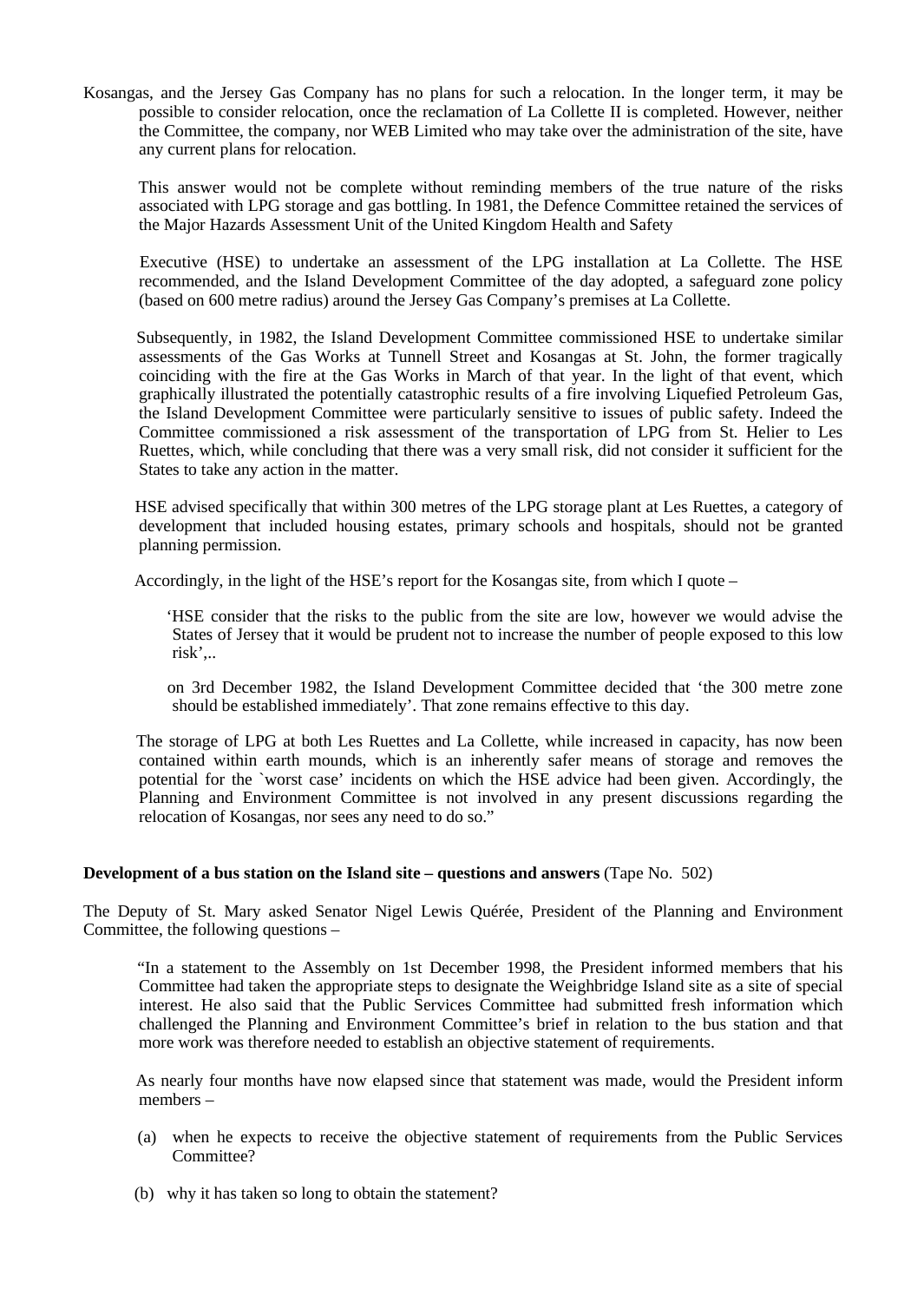- (c) what he is going to do with the information when he receives it?
- (d) what is his estimate of the increase in costs of constructing this facility since it was first decided upon by the States in December 1995?"

The President of the Planning and Environment replied as follows –

 "(a) A joint working group of members of the Public Services Committee and the Planning and Environment Committee was established to assist the formulation of an objective statement of requirements for the transport centre. The group consists of the Connétable of St. Helier and Deputy A.S. Crowcroft for Public Services and Deputy R.C. Duhamel and myself for the Planning and Environment Committee; together with officers from both departments.

 The group has met on three occasions, the first on 6th January 1999, and has been assisted by the Public Services Committee's consultants for this project: Steer, Davies and Gleave. It is hoped that the document will be finalised by the end of this month, when it will be submitted to the Public Services Committee. The Planning and Environment Committee would hope to receive the statement shortly thereafter.

 (b) What has emerged from the work of this group is that, until now, there has never been an objective statement of requirements for the transport centre. The group has, therefore, had to start with a relatively blank sheet of paper.

 In 1997, the Planning and Environment Committee asked a number of people to meet to discuss the requirements. It was not possible, at that time, for agreement to be reached.

 When the Public Services Committee's views became known to the Planning and Environment Committee late last year, we immediately set about defining the requirements of the transport centre. In those discussions it has become abundantly clear that there is, as yet, no satisfactory design for a transport centre on the Island site.

 (c) My expectation is that the two Committees would wish to present the information to the States so that a decision may be made, as soon as is practicable, on the form of a transport centre for the Island.

 It remains the view of the Planning and Environment Committee that the future of the Island site should be decided this year and we believe this to be the final piece in the jigsaw.

 (d) The Deputy will know that the Planning and Environment Committee were asked last year by the Policy and Resources Committee to demonstrate that, based on the planning brief we had set including the SSI designation which now has legal effect, redevelopment of the Island site could be completed at NIL cost to the public. Since then the seven developers who had made submissions have been advised that their proposals are on hold.

 Those proposals all included a public transportation centre being provided to the public FREE OF CHARGE. I would therefore expect the increased cost to be NIL, provided those same developers are still prepared to go ahead nine months later than envisaged.

 I am aware that since the decision in December 1995 building costs have increased, but I am also aware that over that time there have been significant changes in States transport policies and public expectation with regard to public transport and its associated facilities. As a member of the Finance and Economics Committee, the Deputy will not need to be reminded that achieving a value for money project depends upon being very clear about the requirements of the project at the very start. Good planning requires good information and until we have that we could waste a considerable amount of money building someone's pet scheme.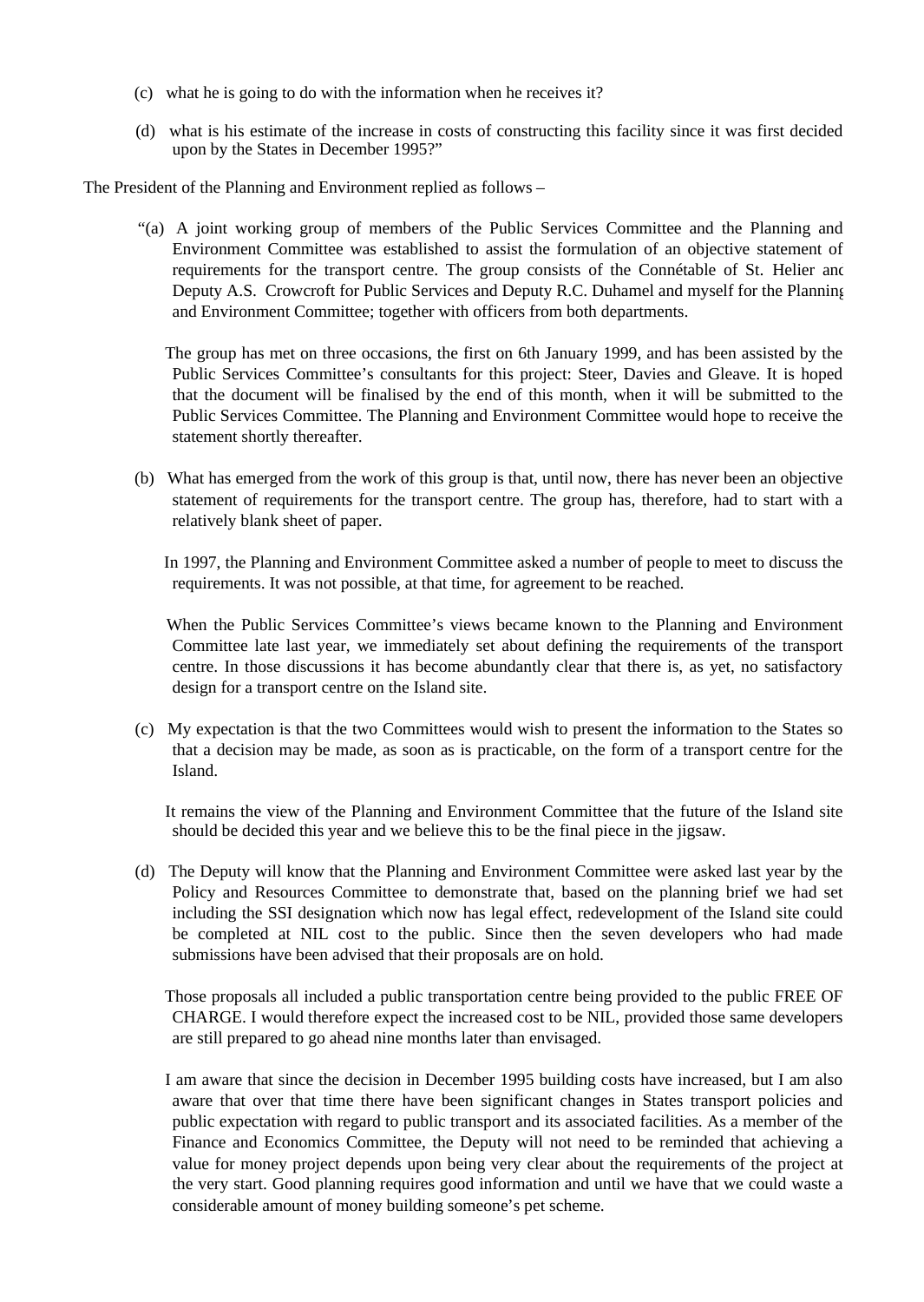What matters most of all is that we get a quality development and this requires co-operation and constructive dialogue between all parties. The Planning and Environment Committee is fully committed to doing this despite the difficulties."

### **Duty on marine petrol – question and answer** (Tape No. 502)

Senator Jeremy Laurence Dorey asked the Deputy of St. Mary, Vice-President of the Finance and Economics Committee the following question –

 "Would the Vice-President explain the basis of his Committee's recent decision to remove the duty exemption on marine petrol?"

The Vice-President of the Finance and Economics Committee replied as follows –

 "During 1998 the Finance and Economics Committee referred the subject of fuel taxation to the Fiscal Review Working Group for consideration.

 On 28th October 1998, the Group considered the overall situation in relation to impôts duty charged on petrol. The petrol duty exemption for marine use was also considered.

 In November 1998, the Finance and Economics Committee was informed that, in the opinion of the Fiscal Review Group, the petrol duty exemption for marine use not only disadvantaged some sectors of the marine industry, but also discriminated against other non-road using vehicles and machinery such as lawnmowers, chainsaws and other garden contractors machinery used extensively by commercial landscape gardeners, as well as for domestic use. Other categories of non-road using vehicles to which the exemption does not apply include go-karts, motor scramble bikes, sand racing vehicles etc.

 The Group found this situation to be inequitable. It appreciated that to extend the exemption to all nonroad using vehicles and machinery would create an impossible situation to police, with the real possibility of duty-free petrol being diverted to road use. The Fiscal Review Group therefore reached the unanimous conclusion that there should be no facility for any category of user to obtain duty-free petrol.

 The Finance and Economics Committee considered the recommendation and discussed the issues involved, including the fact that until 1986, there were no duty exemptions at all for petrol use. The situation in the United Kingdom and Guernsey was also considered. In Guernsey there is no duty-free petrol available at all. However, it was noted that petrol duty is charged at a lower rate than in Jersey. In the United Kingdom, where petrol duty is significantly higher than in Jersey, there is no duty-free petrol available at all for private pleasure craft. However, there is a duty refund system for a restricted category of commercial sea-going vessels.

 The Finance and Economics Committee noted that the rationale for the introduction of a petrol duty exemption for marine use, in 1986, was unclear. It appeared to be an administrative decision and the Committee were of the view that there was no basis for its continuation.

 The Committee noted that, should the petrol duty exemptions be extended to all non-road using vehicles and machinery, there would be a significant risk of duty-free petrol being diverted to road use. Especially so as it would not be possible to carry out roadside checks on the large number of petrol vehicles in the Island. Apart from the disruption caused and manpower required, the Fire Service health and safety advice is that, unlike checks on diesel vehicles, roadside checks should not be carried out on petrol vehicles. Petrol vapour is extremely flammable in normal temperatures and would pose unacceptable risks to the general public and to the Customs officers carrying out the checks. This health and safety advice is consistent with United Kingdom advice on the subject.

 In the interests of overall equity, the Finance and Economics Committee decided to support the recommendation of the Fiscal Review Working Group and remove the petrol duty exemption for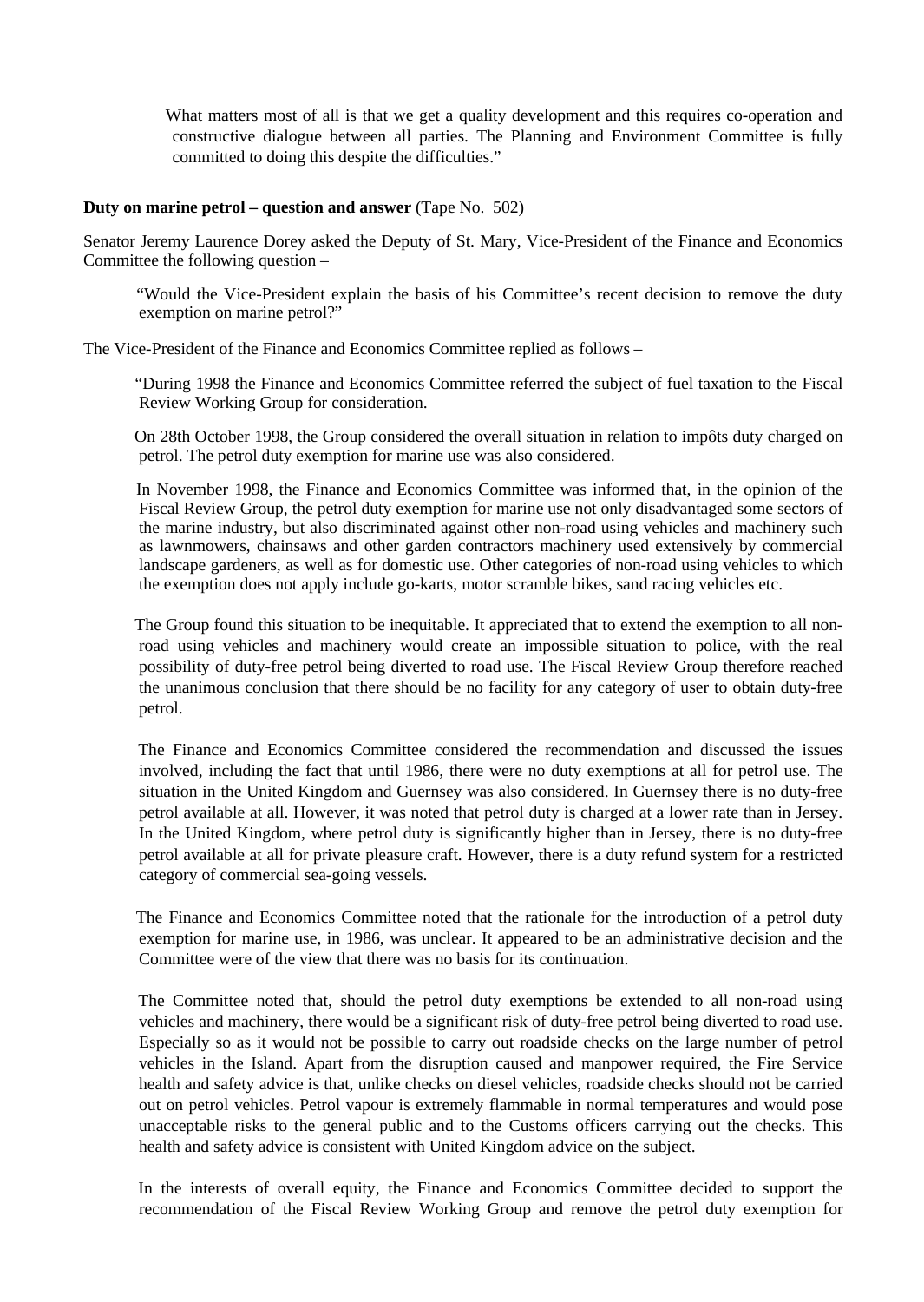marine use. However, after meeting with the representatives of a variety of marine organisations, the Finance and Economics Committee has decided to phase in the introduction of the full rate of petrol duty between now and the end of next year.

 Discussions are also taking place with the Department of Agriculture and Fisheries to develop a duty refund for bona-fide professional fishermen who earn their living wholly or mainly by fishing.

 Finally, I should add, that the 1940 Oils and Spirits Law empowers the Finance and Economics Committee to make exemptions or grant reliefs by an Act of the Committee. The new Customs and Excise Law, which will be considered later during this meeting, requires provisions of this nature to be made by Order."

## **Gyratory system on the ring road – questions and answers** (Tape No. 502)

Deputy Robert Charles Duhamel of St. Saviour gave notice that the questions of the President of Public Services Committee about the gyratory system on the ring road put down for reply at this meeting would be answered at the next meeting.

# **Service review of the Department of Agriculture and Fisheries and the establishment of an Agricultural Management Board – questions and answers** (Tape No. 502)

Senator Stuart Syvret asked Deputy Harry Hallewell Baudains of St. Clement, President of the Agriculture and Fisheries Committee the following questions –

- "1. Would the President inform members
	- (a) whether the service review of the Department of Agriculture and Fisheries has been completed – if the answer is in the affirmative, when was it finalised; if the answer is negative, at what stage is the review and when does he expect it to be completed?
	- (b) whether the Agriculture and Fisheries Audit Committee has been kept fully informed of the progress of the service review and, in particular, has it been provided with drafts of the review document?
	- (c) whether the Committee intends to publish the completed service review document?
- 2. Would the President inform members
	- (a) to what extent his Committee is co-operating with attempts by the industry to establish an Agricultural Management Board; and
	- (b) whether his Committee accepts, in principle, the creation of such a board?

The President of the Agriculture and Fisheries Committee replied as follows –

 "1. (a) The service review is not completed. The second draft of the review report has been completed and will be presented to the Steering Group and the Agriculture and Fisheries Committee in the very near future. I have to say, from what I have seen, that the report presents a very satisfactory picture of the Department's activities and how they are managed. Nevertheless it will, I am sure, give points to the Committee on ways in which services can be made even more efficient. I also know the report looks closely at areas of overlap between States Departments.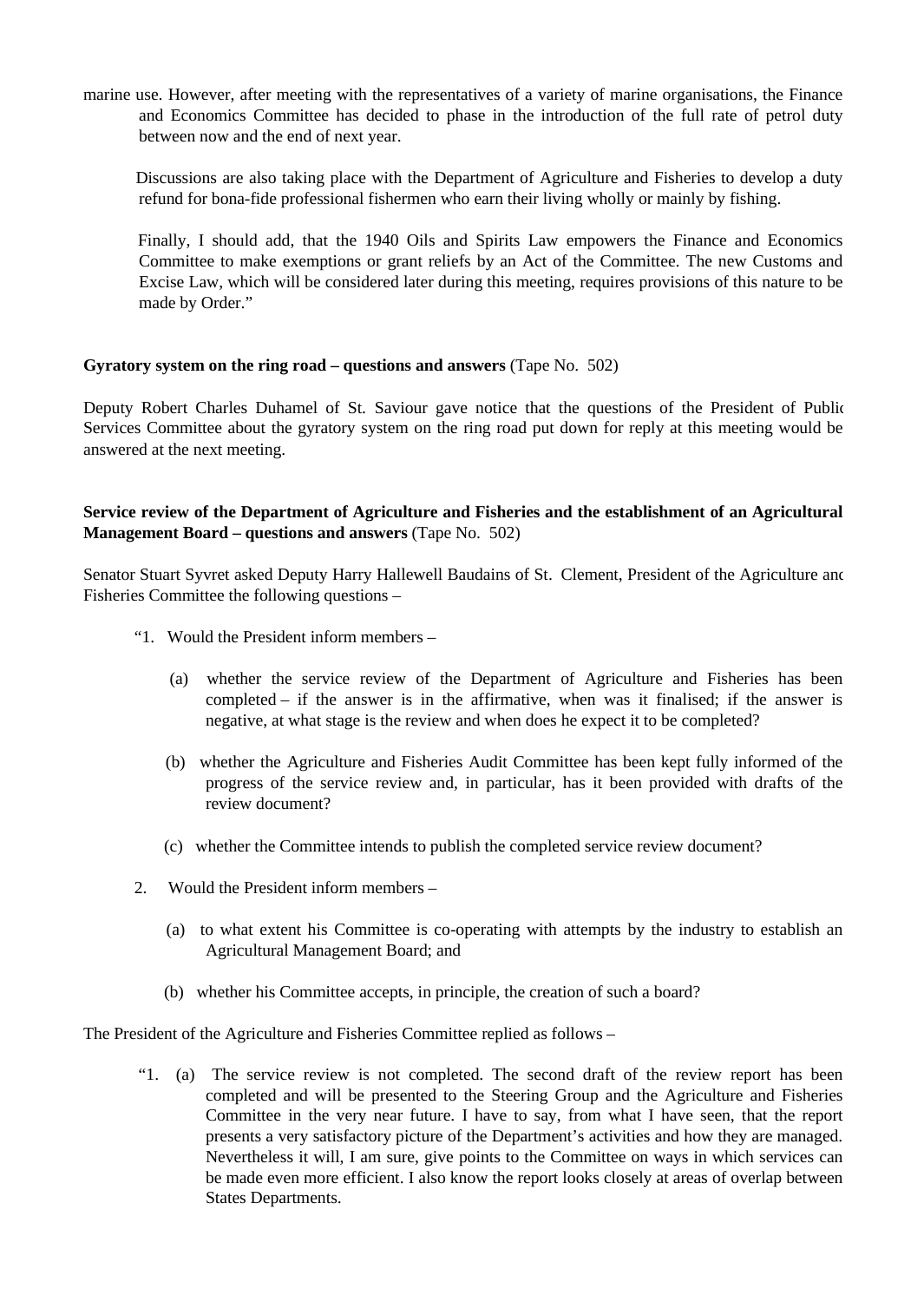I anticipate the report will be presented to the Policy and Resources Committee by the end of April.

- (b) No, only the Chairman who is a member of the Steering Group. However the service review team has had at its disposal the most useful reports which were prepared by the Audit Committee.
- (c) The report was commissioned by the Policy and Resources Committee. If that Committee follows the policy adopted throughout the reviews the report will not be published.
- 2. (a) The industry, as a whole, is not attempting to establish an Agricultural Management Board. The dairy industry has decided it wishes to support the Committee through the Joint Dairy Industry Group and the growers via the Economics Committee of the Jersey Farmers' Union which has been enlarged by the inclusion of myself and the Chief Officer and, importantly, representatives of the marketing groups.

 The Committee is most anxious at this stage to see a much greater level of co-operation between the marketing groups' activities and the farming community, with the farming community having a greater involvement in decisions.

The fishing industry continues to be represented by the Sea Fisheries Advisory Panel.

 (b) The Committee does not accept that a single board is necessarily the best way forward in the short-term. The industry covers a wide range of businesses and it may well be better that the three elements, that is the outdoor crops, indoor crops and dairy industry, work separately but with direct access to the Committee. The Committee would then retain the ability to consult with all three bodies either separately or jointly."

## **Application of Dandara Island Homes Limited to build properties on the Grouville Bay Hotel site – statement**

The President of the Planning and Environment Committee made a statement in the following terms –

 "1. On 19th January 1999 the States approved the proposition of the Connétable of Grouville (P.2/99) and requested the Planning and Environment Committee, when considering the application by Dandara Island Homes Limited, under Article 6 of the Island Planning (Jersey) Law 1964, as amended, for development permission in respect of the Grouville Bay Hotel site to ensure that –

best use is made of the site area; and

 the new building is constructed no higher than the present hotel building on the north and south-east sides and no higher than two storeys elsewhere on the site.

2. As a result of that decision the Committee has –

reviewed the information with which the States was provided;

 sought independent professional advice on the accuracy of the photo-montages presented to the States by the Connétable on the day of the debate (which, as the Committee advised the States during the debate, had not previously been verified) and the accuracy of the physical model provided by Dandara Island Homes and displayed in the States on the day of the debate;

sought the written advice of the Solicitor General on the legal consequences of the Planning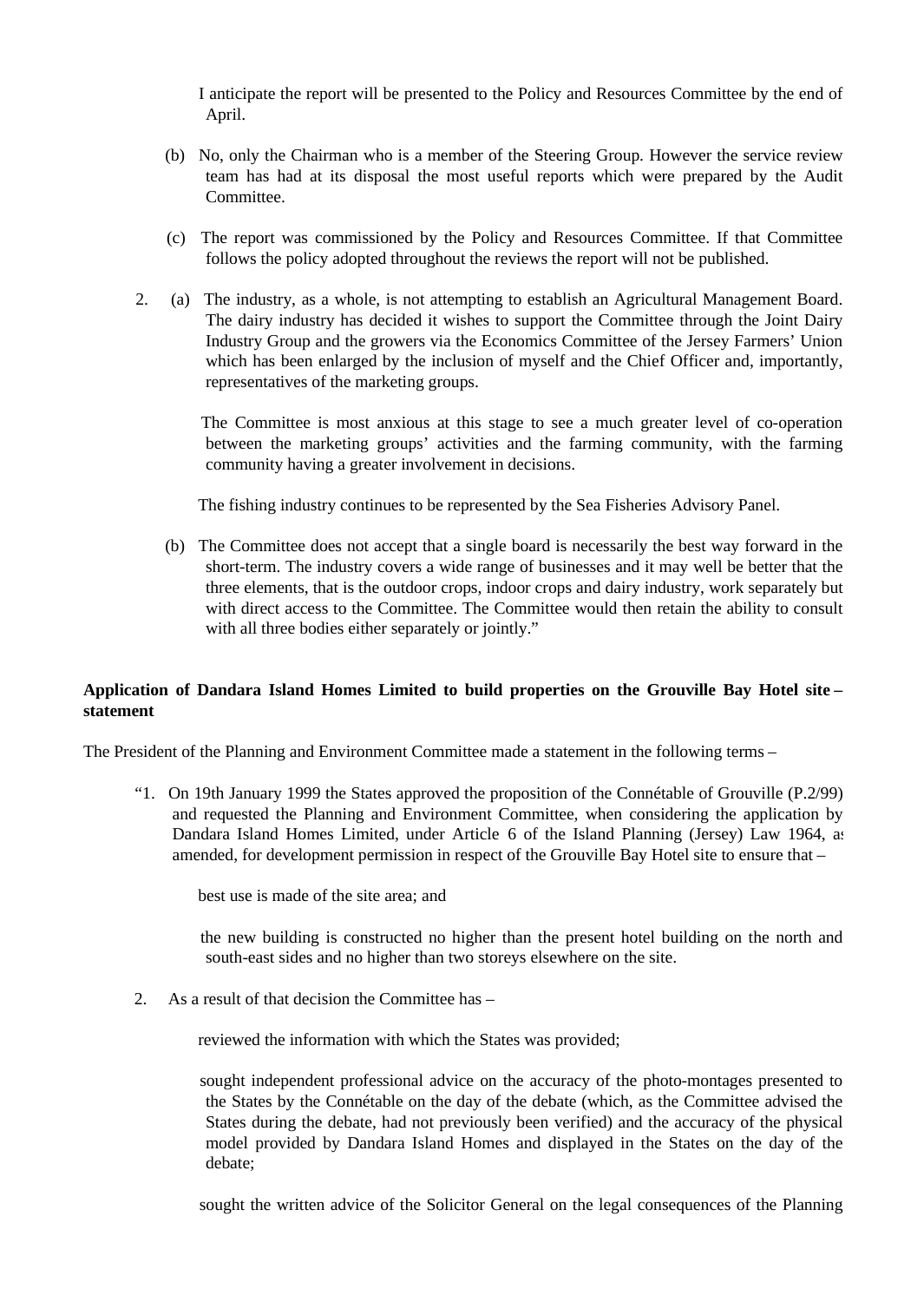and Environment Committee acting in accord with the States decision.

3. As set out in the report of the Committee in response to proposition P.2/99 –

 planning permission for the construction of a complex of buildings comprising 32 apartments was approved on 14th July 1998, subject to a condition requiring the redesign of the proposed apartments at the north-west corner of the site;

 on 3rd December 1998 a further planning permit was issued on the basis of amended proposals which effectively discharged the condition of the 14th July 1998 permission;

 on 4th December 1998 Dandara Island Homes Limited submitted a development application in accordance with that permission. This application remains to be determined;

 on 15th December 1998 Dandara submitted an application for development permission for the construction of the same building complex as was approved on 3rd December but comprising 40 apartments;

 there are thus pending before the Committee two applications for development permission for the construction of the building complex. Externally the building in each is of the same dimensions as that for which planning permission was given. They differ only in the internal layout.

 4. In this context it is important to clarify the distinction between planning permission and development permission –

 development permission is provided for in the Law. The powers available to the Committee to revoke or modify a consent only apply to development permission. There is also a statutory right of appeal against the refusal of development permission on the grounds `that the refusal is unreasonable in all the circumstances of the case.';

 planning permission is an informal procedure which has been adopted by successive Committees and approved by the courts as a matter of practice. It is not provided for in the Island Planning (Jersey) Law 1964, as amended. Because it is not provided for in the Law –

it does not entitle the person to whom it has been granted to carry out the development;

the Committee cannot exercise its statutory power to revoke or modify it;

- the significance of a planning permission in practice is that if development permission is refused for an application in respect of which planning permission has been granted, and the applicant appeals, the previous grant of planning permission is one of the factors which the court will take into account when deciding whether the refusal is unreasonable. For that reason the Committee is constrained as a matter of law to make its subsequent decisions on *development* applications consistent with any previous planning permission, unless there is some new factor relevant to planning considerations.
- 5. The Committee, in previously considering the application for planning permission, responded to the substantial number of representations of residents. It –

visited the site

had profiles erected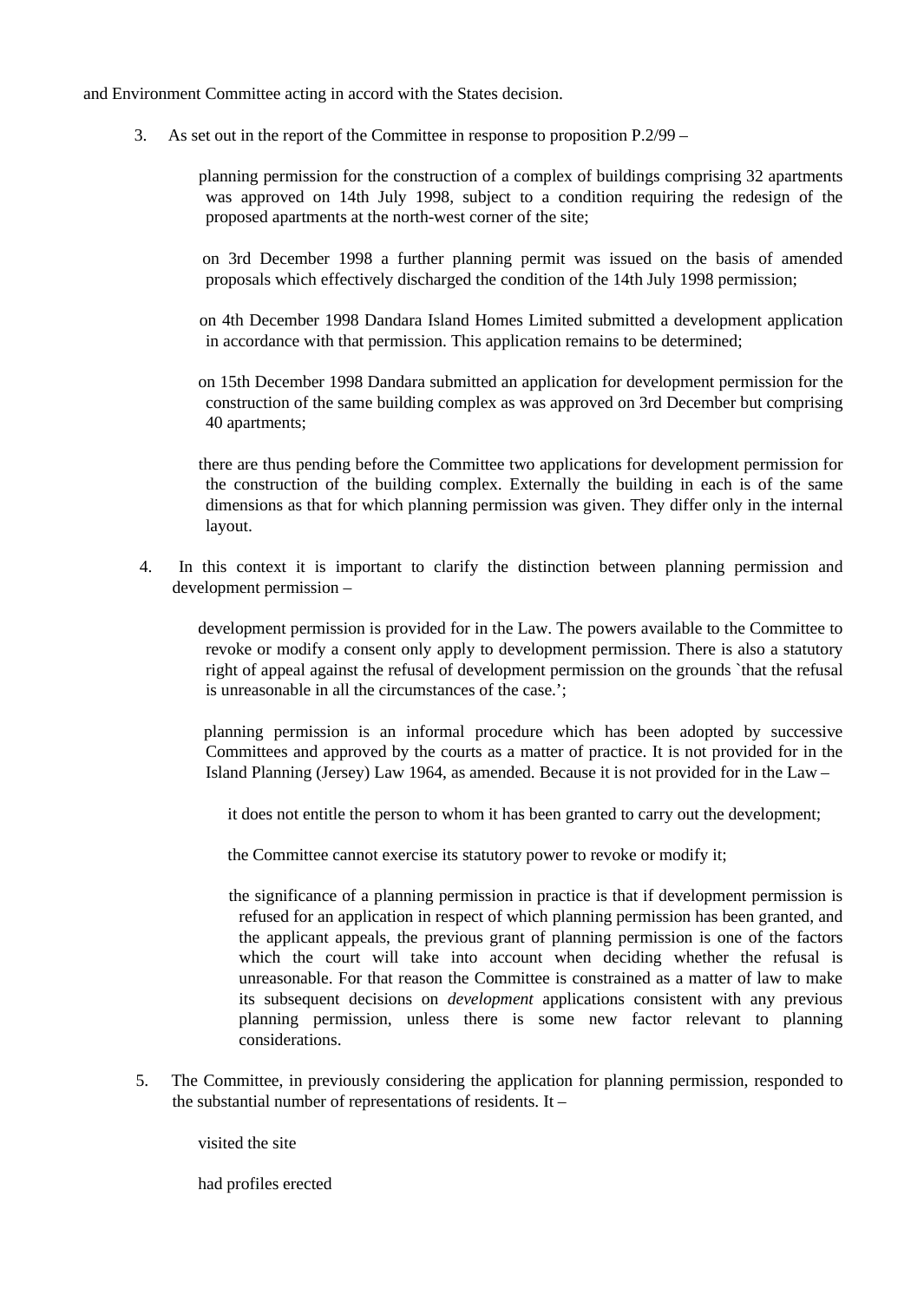attended two public meetings

insisted on modifications to the plans to protect those living closest to the site.

 It was only when the Committee was satisfied that the amended plans were in accordance with the modifications required that it granted planning permission.

- 6. The planning permission is consistent with the first part of the States decision of 19th January, that is '*that best use is made of the site*'.
- 7. With regard to the limitations on height sought by the States the hotel buildings (now demolished) were single-storey on the south-east side and on the north they were three storey in a small part and two-storey generally. The heights shown in the approved plans are one-and-a-half storey for the south-east and three-and-a-half storeys for the north. A half storey provides accommodation in the roof space.
- 8. The Committee has been advised that the photo montages presented by the Connétable of Grouville were generally accurate. However they are open to misinterpretation because they focus on the ridge height of the new buildings whereas the eaves height is the normal observational viewpoint. In addition, one of the images was distorted because of the foreshortened viewpoint.

 The model was also shown to be accurate as concerns the new buildings. However, the ridge heights of surrounding buildings were overstated, making comparison unreliable. Nevertheless, the eaves height comparison of the closest buildings, Maroa Court, was correct.

- 9. The decision to grant planning permission was taken after careful consideration, not of the model but of plans and elevations. These were of a standard of accuracy normally associated with planning applications.
- 10. The Committee is conscious on the one hand of the importance of having regard to the wishes of the States, and on the other hand of the need to act within the constraints of the law. During the debate on 19th January 1999 the Solicitor General answered general questions on the issue of compensation. After the debate, the Committee asked the Solicitor General for more comprehensive advice on the implications of acting in accordance with the decision of the States in this particular case. The advice which it received is set out in the following italicised paragraphs.
- 11. *The Committee has been informed that Dandara have stated that if the Committee refuses the development application in its present form, they will appeal to the Royal Court under Article 21 of the Planning Law. Their grounds will be that such a decision is unreasonable as the Committee had already granted planning permission and that, in reliance on that permission, Dandara purchased the hotel for £3 million and incurred costs in preparing the development application. The Committee has been advised that these are factors which the Court will take into account when deciding whether the refusal is unreasonable. To refute such an argument the Committee would need to show that there was some new planning factor which had not been before it when it made its previous decision.*
- 12. *The only new factor is the decision of the States, and, although the Committee is entitled to have regard to the views of the States on planning matters, it is not entitled simply to substitute the views of the States for its own if all that has happened is that the States have come to a different conclusion on a particular application from that which the Committee has reached after a full consideration of all material planning considerations. In the present case the proposition upon which the request of the States was based raised no new planning factors and therefore is not of itself a sufficient new consideration.*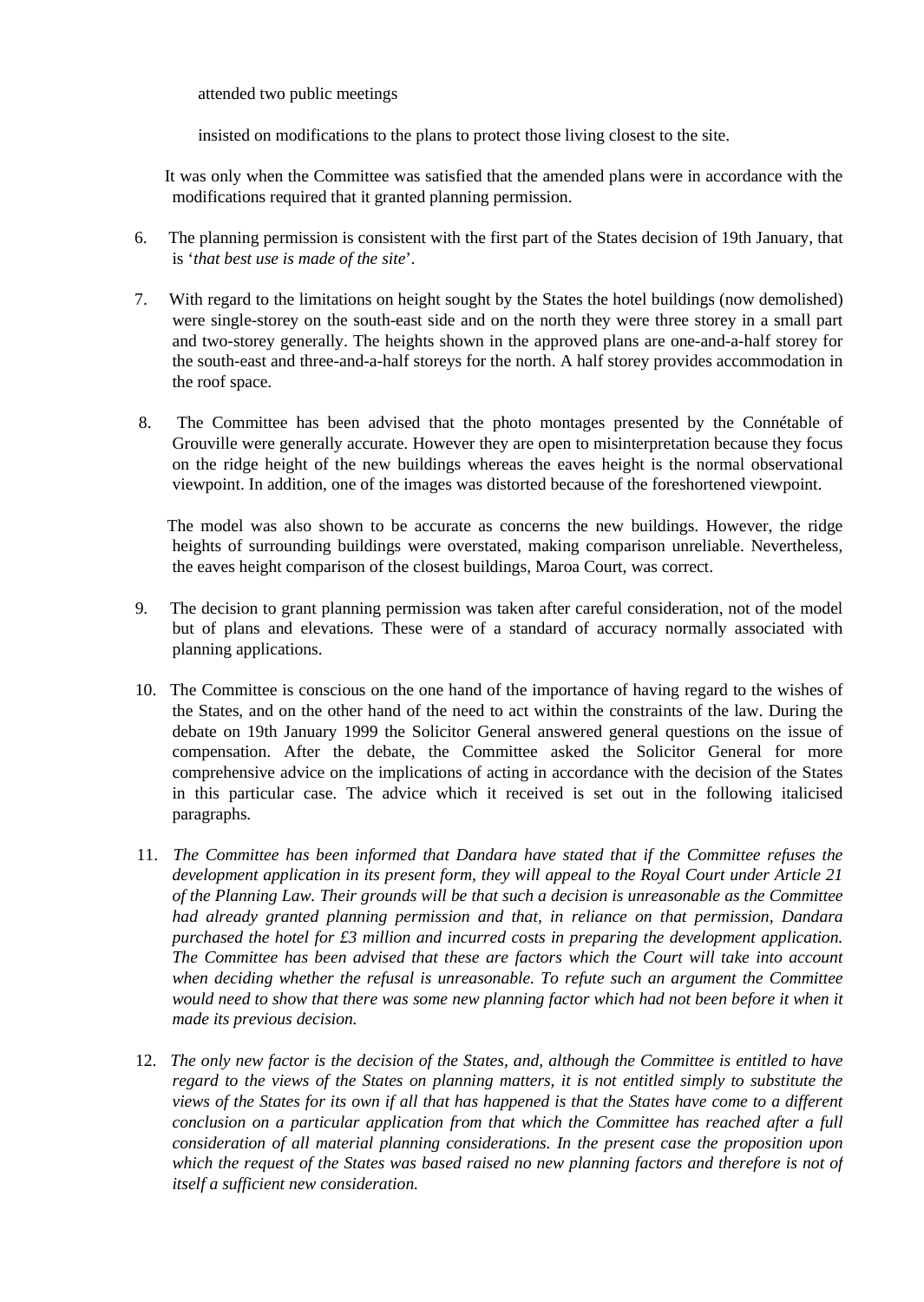- 13. *While the outcome would not be certain, it is virtually inevitable that the appeal would be allowed and the refusal quashed. In such a case the costs of the appeal would be awarded against the Committee.*
- 14. *Once Dandara had received a development permission following a successful appeal, it would be open to the Committee to modify this development permission in accordance with the provisions of Article 7 of the Law. This in turn is, however, subject (a) to a statutory right of appeal, again on the grounds that the modification is unreasonable in all the circumstances of the case, and (b) if there is no appeal, or if any appeal is unsuccessful, to a statutory right to compensation for expenditure incurred in carrying out work rendered abortive by the modification and any other loss or damage directly attributable to the modification.*
- 15. *It is impossible to predict with certainty the outcome of any appeal. It would undoubtedly be argued on Dandara's behalf that it was unreasonable for the Committee to modify a permission which the Court had held should be granted. All that can be said with confidence is that any such appeal would be very costly and might well end in the Court quashing the modification and ordering the Committee to pay costs.*
- 16. It is possible that Dandara might not appeal or that an appeal might be unsuccessful, in which case the modification would stand and Dandara would be entitled to the statutory compensation. It is certain that a very substantial claim would be made.
- 17. The Committee does not believe that this should be contemplated. It considers the development for which it has already given planning approval is consistent not only with planning policies but also with that part of the States decision which required the best use to be made of the site. It has also already significantly reduced the effect of the development on the properties in the area, and has achieved an acceptable scheme. There is no new planning factor.
- 18. If, in accordance with the States decision, the Committee refuses development permission for the development in respect of which planning permission has already been given, the refusal will inevitably be followed by long and expensive legal proceedings which will probably end in one of two ways.
- 19. The first is that Dandara will successfully appeal against both (a) the refusal of development permission, and (b) any subsequent attempt to modify the development permission. The final result in that case would be that Dandara would be able to construct the development for which they already have planning consent and the Committee would be liable for the costs of the appeals. There would be no change to the development but there would have been a significant expenditure of public money.
- 20. The second is that Dandara would not appeal or they appeal but the Royal Court upholds the modification. The final result in that case would be that Dandara would build a reduced scheme which did not make best use of the site and the public would be liable to pay compensation which, it is believed, would be very substantial.
- 21. In this statement I have set out for members the careful and reasoned analysis which has taken place since the debate in January. It is clear to the Committee that the proposed development will be built; either by the granting of a development permit – which will cost the States nothing but go against a request of this Assembly – or after a long court case which will surely follow our refusal to issue a permit and will involve the payment of compensation. The development company has assured us that it will take the matter to court if it is denied a development permit. The cost of compensation could be in excess of  $£2$  million, which would be in addition to both sides legal costs.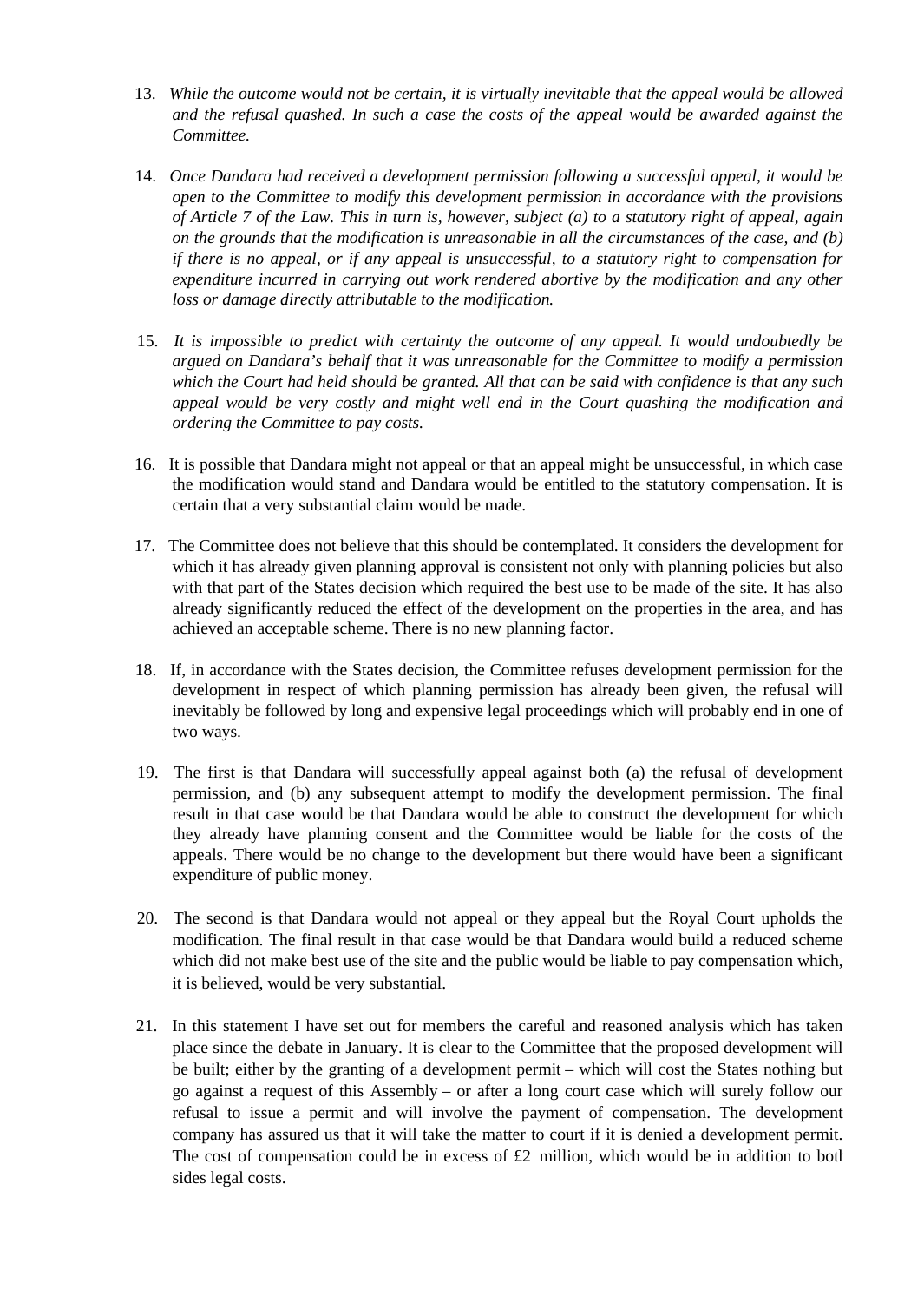Although it has been requested to do so by the States, the Committee feels it would be reckless and irresponsible to take an action which will almost certainly result in the payment of substantial compensation and more than likely fail to achieve the second aim of the Connétable's proposition.

 Taking all these factors into account, the Committee has concluded that the only legitimate course of action is to grant a development permit."

#### **General reserve – statement**

The Vice-President of the Finance and Economics Committee made a statement in the following terms –

 "I would like to draw members' attention to the report of the Finance and Economics Committee which was presented earlier during this meeting relating to grants made out of the general reserve in 1998.

Members will note that the £35.7 million of funds granted in 1998 far exceeded the allocation of £27 million made to the general reserve in 1998 and was only possible due to a balance of funds being carried forward from 1997. This is a position which cannot be sustained, especially as members will see that only just in excess of £1,000 was remaining on the reserve at the end of 1998 to carry forward to 1999. Indeed it is only due to the continuing monitoring of the reserve and the strongmindedness of the Finance and Economics Committee that there is any balance at all to carry forward.

 The Finance and Economics Committee continues to be extremely concerned at the level of requests for funds from the general reserve in 1998 and those predicted for 1999, especially in the light of statements issued by the Committee, as well as correspondence from the President urging Committees to look to other options rather than requesting funds from the general reserve. Any requests that are submitted for funds in 1999 will, as always, be subject to considerable scrutiny by the Treasury and the Finance and Economics Committee.

 The Finance and Economics Committee has already indicated that its target for the annual allocation to this reserve in 2001 is £13 million, which is a 50 per cent reduction from the 1998 level. This is a target which the Finance and Economics Committee will strive to meet but will only be achievable with the support of all States Committees.

 Following the acceptance of cash limits Committees should not commit additional funds without the approval of the Finance and Economics Committee or the States, and I would therefore urge all members to consider very carefully all the funding options available before submitting a request for funds from the general reserve. It is essential that prudence is adopted in order that there will be funds available within the general reserve to meet genuine requests for unforeseen or urgent requests in the future."

#### **Snow Hill car park – statement**

The President of the Public Services Committee made a statement in the following terms –

 "Members will be aware that Snow Hill car park was re-opened for parking on Saturday, 28th November 1998 when 50 spaces were made available with access to and from Green Street roundabout. The 50 spaces are subject to a maximum time limit of three hours and the standard charge of 35 pence an hour applies.

The main proposals for the proposed long-term use of Snow Hill car park are as follows –

- (1) Snow Hill car park is to be designated as primarily a short-stay shoppers' car park;
- (2) until such time as the Urban Renewal Sub-Committee commences work on developing the park at Snow Hill, 40 motorcycle parking spaces will be provided at the Snow Hill end of the car park;
- (3) there will be a total number of 72 car parking spaces available out of which about 15 reserved parking spaces will be provided by the Public Services Committee to the following persons –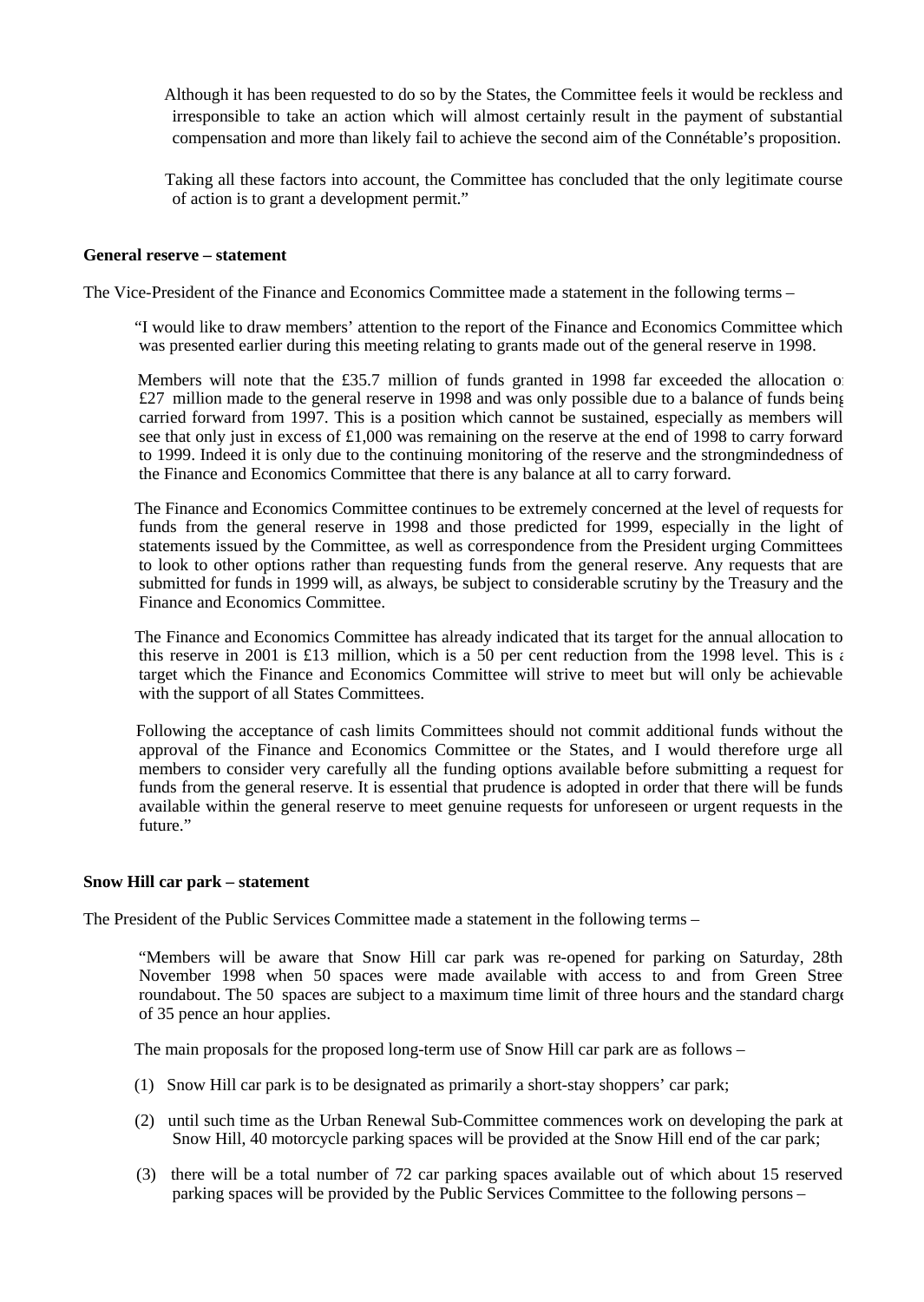- (a) Jurats on official business. These will be in addition to the spaces in Vine Street;
- (b) operational spaces for the States Messenger, the Viscount and the Police;
- (c) some States members parking for disabled States members will be provided closer to the States Building in the Churchyard, Church Street, etc.:
- (4) cyclists will be encouraged to use the car park as a through route and new cycle parking will be provided.

 Currently States members can park at the Island site. When this is no longer available, those States members who require parking facilities will need to apply to the Public Services Department and appropriate arrangements will be made. Designated spaces in public car parks could be made available in the short term, if appropriate.

 In the longer term it is anticipated that a block of reserved parking could be provided in the Parish of St. Helier development, adjacent to the new Magistrate's Court."

#### **Draft Health Insurance (Amendment No. 12) (Jersey) Law 1997 (Appointed Day) Act 199**

THE STATES, in pursuance of Article 3 of the Health Insurance (Amendment No. 12) (Jersey) Law 1997, made an Act entitled the Health Insurance (Amendment No. 12) (Jersey) Law 1997 (Appointed Day) Act 199 .

#### **Minimum wage legislation – P.227/98 and P.25/99**

THE STATES resumed consideration of a proposition of the Employment and Social Security Committee on minimum wage Regulations and adopted sub-paragraph (a).

Members present voted as follows –

#### **"Pour" (40)**

#### **Senators**

Shenton, Horsfall, Rothwell, Le Maistre, Stein, Bailhache, Kinnard, Dorey.

#### **Connétables**

St. Lawrence, St. Mary, St. Brelade, St. Peter, St. Helier, St. Martin, St. John, St. Saviour.

## **Deputies**

H. Baudains(C), Le Sueur(H), Coutanche(L), St. Mary, Le Geyt(S), Trinity, Johns(H), Duhamel(S) Routier(H), Layzell(B), Breckon(S), Grouville, Huet(H), St. Martin, St. John, Le Main(H), Blampie (H), Rabet(H), Crowcroft(H), Vibert(B), de la Haye(B), St. Peter, Dubras(L), G. Baudains(C).

#### **"Contre"(3)**

# **Senator**

Norman.

#### **Connétables**

Grouville, St. Clement.

THE STATES accepted an amendment of the Policy and Resources Committee that for sub-paragraph (b) of the proposition there should be substituted the following paragraph –

 "(b) to agree that the minimum wage will be introduced as soon as the necessary financial and manpower resources, as detailed in the said report, can be made available in accordance with States' prioritisation processes;"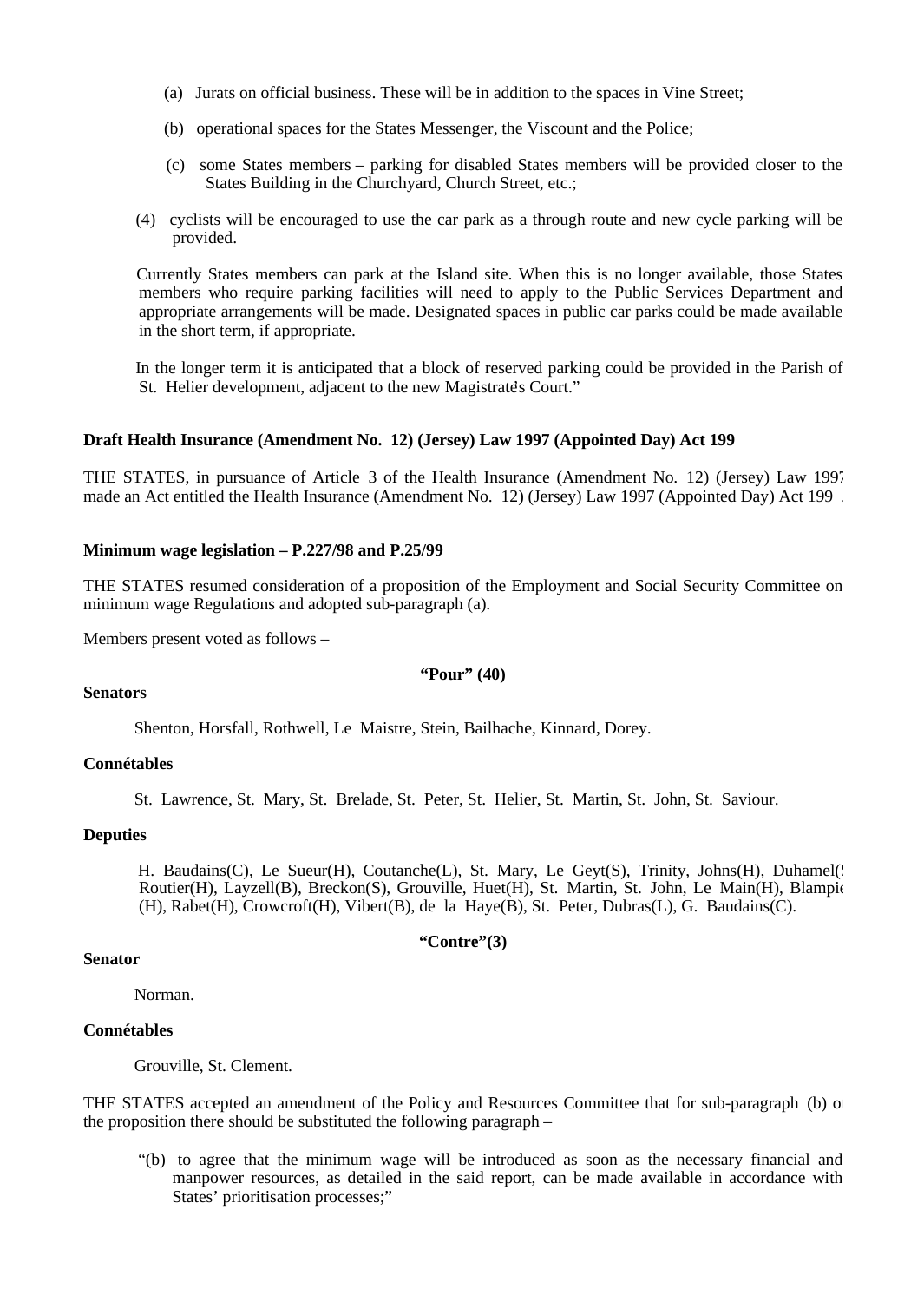and that sub-paragraph (d) should be deleted.

Members present voted on the amendment as follows –

**"Pour" (26)**

## **Senators**

Horsfall, Rothwell, Le Maistre, Norman, Dorey.

#### **Connétables**

St. Lawrence, St. Mary, St. Peter, Grouville, St. Martin, St. Ouen, St. John, St. Saviour, St. Clemen.

#### **Deputies**

H. Baudains(C), Coutanche(L), St. Mary, Trinity, Duhamel(S), Huet(H), Blampied(H), Vibert(B) de la Haye(B), Dubras(L), St. Ouen, G. Baudains(C).

#### **"Contre" (18)**

## **Senators**

Shenton, Stein, Quérée, Bailhache, Syvret, Kinnard.

#### **Connétable**

St. Brelade.

#### **Deputies**

Le Sueur(H), Le Geyt(S), Johns(H), Routier(H), Layzell(B), Grouville, St. Martin, St. John, Le M (H), Crowcroft(H), St. Peter.

THE STATES, adopting a proposition of the Employment and Social Security Committee, as amended –

- (a) received the report of the Employment and Social Security Committee dated 1st October 1998 and approved the introduction of legislation to provide for –
	- (i) a minimum wage at such single hourly rate as the States may from time to time prescribe by Regulations;
	- (ii) a trainee wage, at such rate as the States may from time to time prescribe by Regulations, to be paid to individuals who are undergoing a training programme approved by the Employment and Social Security Committee after consultation with relevant parties;
	- (iii) individuals to have the opportunity to ensure compliance with the minimum wage through a Jersey Advisory and Conciliation Service and an Employment Tribunal established under a new Employment Law;
	- (iv) the establishment of an independent body to advise the Committee on matters relating to the provision of a minimum wage, including the provision of a mechanism for uprating the amount of the wage;
- (b) agreed that the minimum wage would be introduced as soon as the necessary financial and manpower resources, as detailed in the said report, could be made available in accordance with States' prioritisation processes;
- (c) requested the Policy and Resources Committee to assess the proposed legislation for inclusion in the States Legislation Programme 1999 to 2001 in the manner described in Part 6 of the States Resource Plan 1998.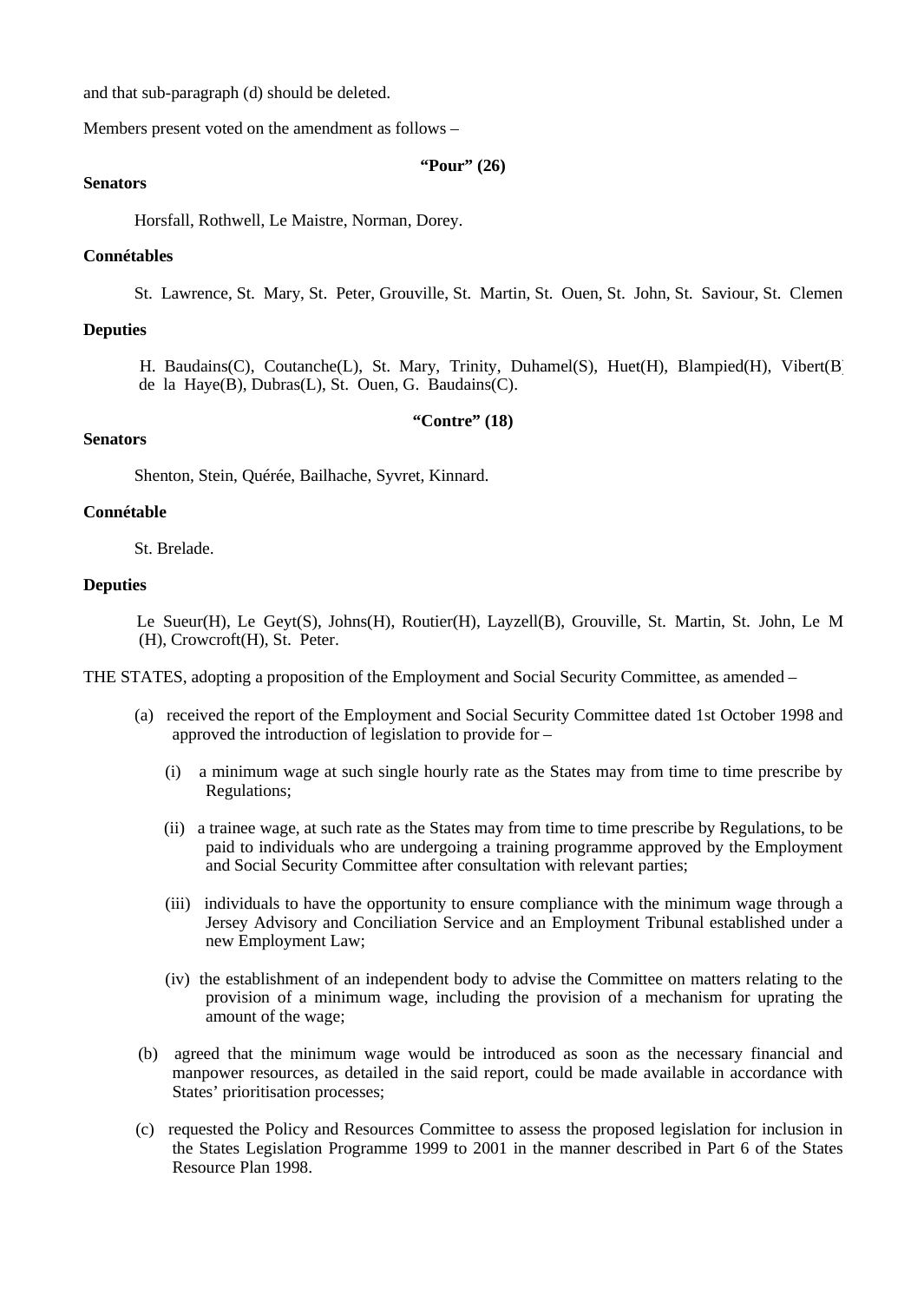#### **Change in Presidency**

The Bailiff retired from the Chamber during consideration of sub-paragraph (a) of the proposition of the Employment and Social Security Committee on minimum wage legislation and the Greffier of the States, Geoffrey Henry Charles Coppock Esquire took over the Presidency. The Bailiff returned to the Chamber during consideration of sub-paragraphs (b), (c) and (d) of the proposition and the sitting continued under his Presidency.

#### **Traffic calming within Jersey – P.32/98, P.73/98, P.22/99**

THE STATES commenced consideration of a proposition of Senator Richard Joseph Shenton O.B.E. on traffic calming and accepted an amendment of Deputy Gerard Clifford Lemmens Baudains of St. Clement that for the figure ``20" there should be substituted the figure "30".

THE STATES accepted an amendment of the Deputy of St. John that after the word"appropriate" there should be inserted the words "including the restriction to 20 miles an hour of heavy goods vehicles in built up areas and villages".

THE STATES, adopting a proposition of Senator Richard Joseph Shenton O.B.E. as amended requested the Public Services Committee to introduce a 30 mile an hour speed limit on all by-roads recommended by the parish authorities, and introduce additional traffic calming measures where appropriate including the restriction to 20 miles an hour of heavy goods vehicles in built up areas and villages.

Members present voted as follows –

**"Pour" (37)**

#### **Senators**

Shenton, Horsfall, Rothwell, Le Maistre, Stein, Bailhache, Syvret, Kinnard.

#### **Connétables**

St. Lawrence, St. Mary, St. Brelade, St. Peter, Grouville, St. Helier, St. Martin, St. Ouen, St. Sav St. Clement.

## **Deputies**

H. Baudains(C), Le Sueur(H), Coutanche(L), St. Mary, Le Geyt(S), Trinity, Duhamel(S), Routier(H) Breckon(S), Grouville, St. Martin, St. John, Le Main(H), Blampied(H), Rabet(H), Crowcroft(H), de la Haye(B), St. Peter, G. Baudains(C).

#### **"Contre" (8)**

## **Senator**

Dorey.

#### **Connétable**

St. John.

## **Deputies**

Johns(H), Layzell(B), Huet(H), Vibert(B), Dubras(L), St. Ouen.

#### **Draft Housing (Amendment No. 9) (Jersey) Law 199 – P.262/98**

THE STATES, subject to the sanction of Her Most Excellent Majesty in Council, adopted a Law entitled the Housing (Amendment No. 9) (Jersey) Law 199 .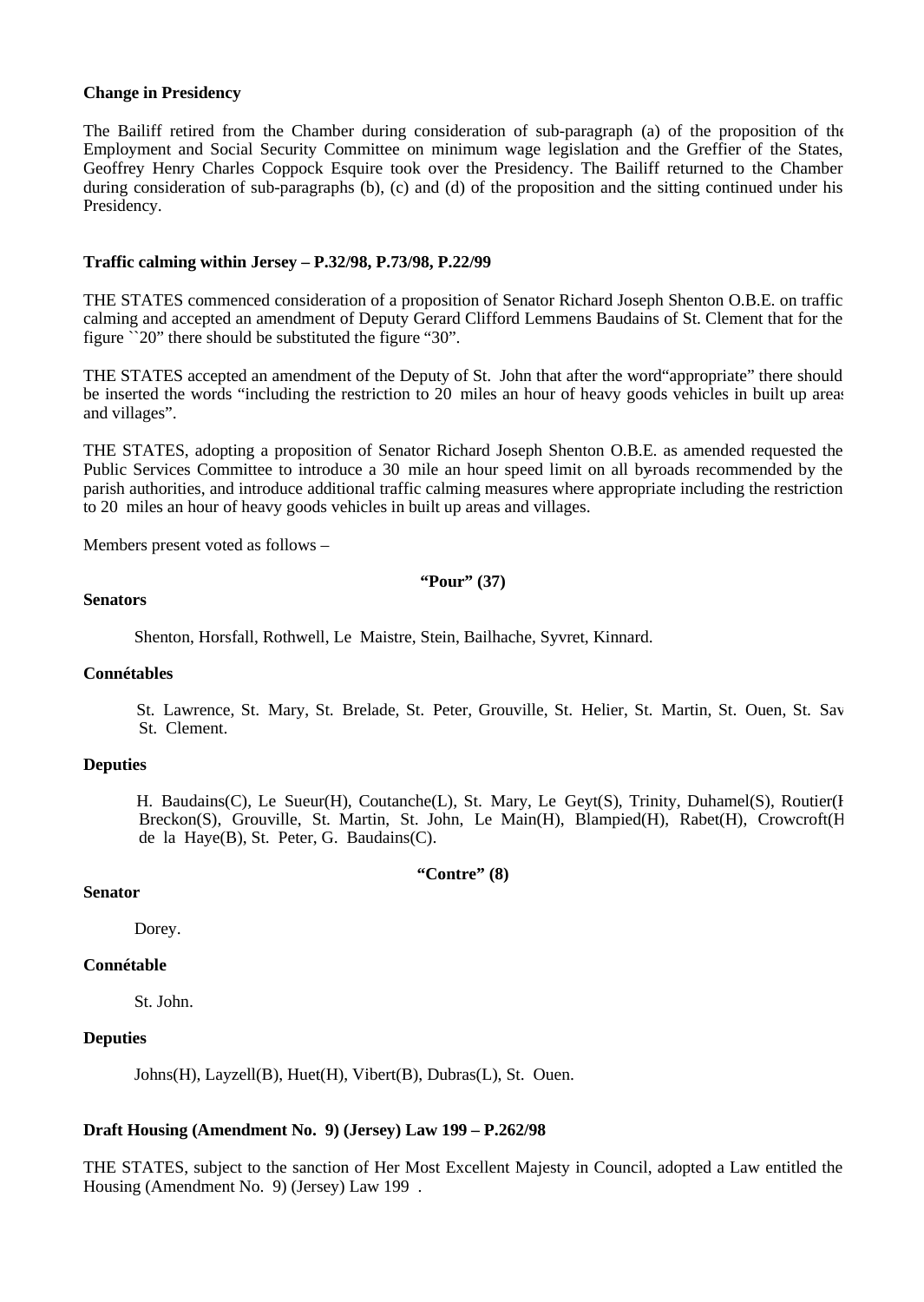## **Draft Age of Majority (Jersey) Law 199 – P.23/99**

THE STATES, subject to the sanction of Her Most Excellent Majesty in Council, adopted a Law entitled the Age of Majority (Jersey) Law 199 .

## **Draft Stamp Duties and Fees (Jersey) Regulations 199 – P.24/99**

THE STATES, in pursuance of Article 3 of the Stamp Duties and Fees (Jersey) Law 1998, made Regulations entitled the Stamp Duties and Fees (Jersey) Regulations 1999.

## **Draft Costs in Criminal Cases (Witnesses' Allowances) (Amendment No. 4) (Jersey) Regulations 199 – P.27/99**

THE STATES, in pursuance of Article 6 of the Costs in Criminal Cases (Jersey) Law 1961, made Regulations entitled the Costs in Criminal Cases (Witnesses' Allowances) (Amendment No. 4) (Jersey) Regulations 1999.

## **Access to the draft Public Access to Official Information: Code of Practice – P.28/99**

Senator Stuart Syvret withdrew the proposition on access to the draft Code of Practice on Public Access to Official Information (lodged ``au Greffe" on 23rd February 1999), the Special Committee on Freedom of Information having lodged a proposition on public access to official information at the present meeting (P.38/99).

## **Draft Agriculture (Loans) (Amendment No. 11) (Jersey) Regulations 199 – P.32/99**

THE STATES commenced consideration of the draft Agriculture (Loans) (Amendment No. 11) (Jersey) Regulations 199 and adopted the Preamble.

Members present voted as follows –

#### **"Pour" (33)**

## **Senators**

Shenton, Horsfall, Le Maistre, Bailhache, Syvret, Kinnard.

## **Connétables**

St. Lawrence, St. Mary, St. Brelade, Grouville, St. Helier, St. Ouen, St. John, St. Saviour, St. Clement.

## **Deputies**

 H. Baudains(C), Coutanche(L), St. Mary, Le Geyt(S), Trinity, Johns(H), Duhamel(S), Routier(H), Layzell(B), Breckon(S), St. Martin, Blampied(H), Vibert(B), de la Haye(B), St. Peter, Dubras(l St. Ouen, G. Baudains(C).

**"Contre" (4)**

## **Deputies**

Grouville, Huet(H), St. John, Le Main(H).

Articles 1, 2, 3 and 4 were adopted.

THE STATES, in pursuance of Article 2 of the Agriculture (Loans and Guarantees) (Jersey) Law 1974, made Regulations entitled the Agriculture (Loans) (Amendment No. 11) (Jersey) Regulations 1999.